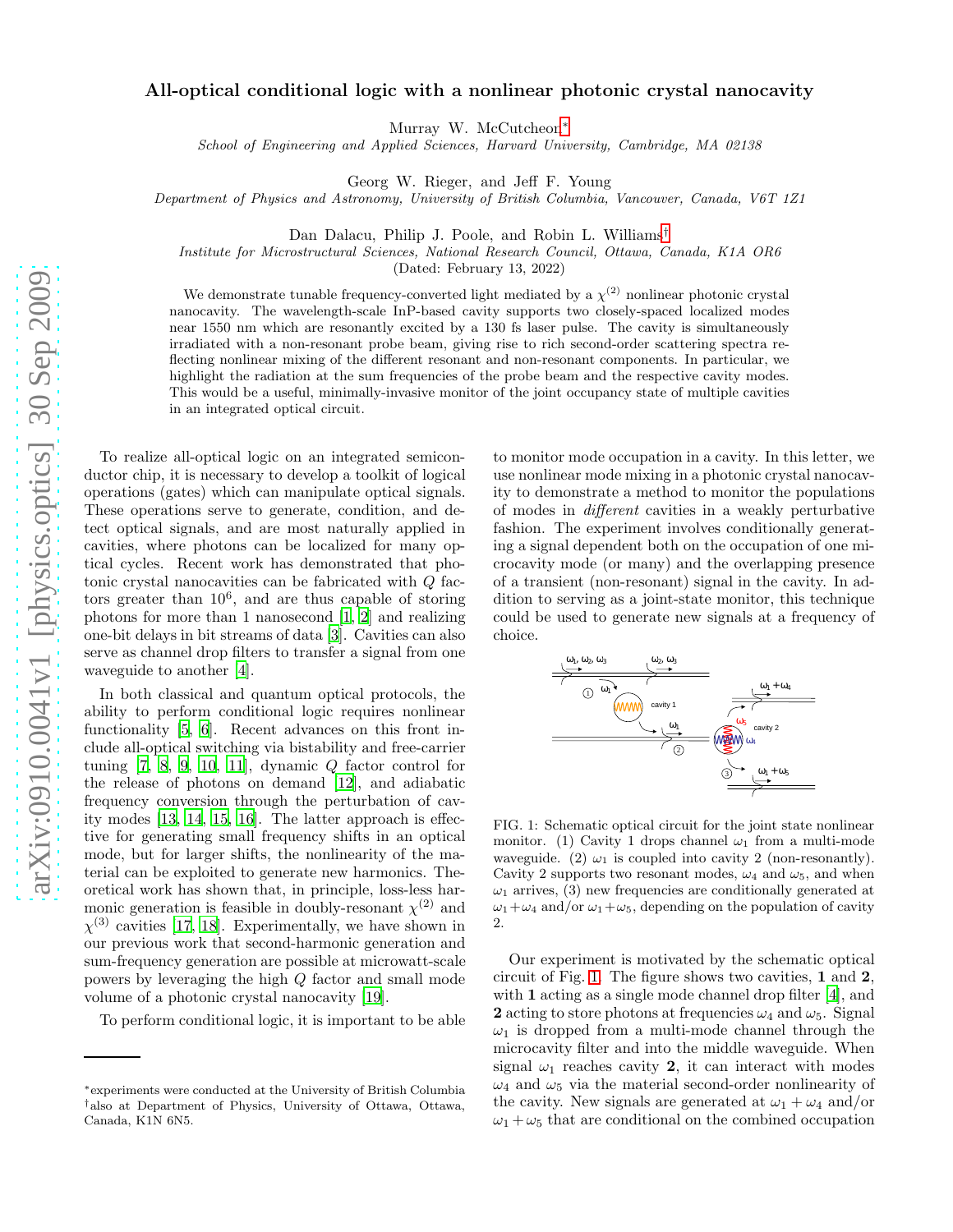state of cavities 1 and 2. Our experiment illustrates the nonlinear physics involved in generating these conditional signals.

The slab which hosts the two-mode PhC nanocavity is a 230 nm thick [001]-oriented InP free-standing membrane mounted on a glass substrate. It is excited by a train of ∼ 130 fs pulses from a 80 MHz optical parametric oscillator (OPO) (Spectra Physics) with a bandwidth of 100 cm<sup>-1</sup> and an average power of 60  $\mu$ W that is focussed through a  $100\times$  microscope objective. Using our well-established technique [\[20\]](#page-3-10), the resonantly scattered light is collected in reflection, and detected in the crosspolarization with respect to the incident beam using a Bomem Fourier transform infrared spectrometer. The second-order radiation is collected in transmission using a  $40\times$  (NA=0.65) microscope objective, and detected using a grating spectrometer and a liquid-nitrogen cooled CCD detector.



<span id="page-1-0"></span>FIG. 2: Linear (blue) and second-order (red) scattering spectra from a 2-mode cavity.

We first consider the resonant linear and nonlinear response of the cavity (taken to be cavity 2 in Fig. [1\)](#page-0-2). The whole spectrum is excited simultaneously due to the wide bandwidth of the OPO, and the modes show up as resonant peaks. The linear spectrum is shown in blue in Fig. [2\(](#page-1-0)b), clearly revealing the two modes of interest. These modes aren't part of the usual in-bandgap spectrum of the L3-cavity, but rather are quasi-localized modes in the dielectric band continuum [\[19\]](#page-3-9). They suit our purposes well because of their close spectral spacing (which allows simultaneous excitation by a single short pulse) and relatively high Q factors. The nonlinear spectrum, superimposed on the same plot for comparison purposes, is shown in red. The lowest and highest energy peaks are at exactly twice the frequencies of the microcavity modes evident in the linear spectra, and the central sharp feature, at  $2 \times 6315$  cm<sup>-1</sup>, is at precisely their sum frequency. The extra peak at the sum frequency therefore corresponds to the second-order nonlinear interaction of fields resonant in the two modes, and suggests an application. In an integrated optical circuit, detection of this second-order radiation using narrow band filters would provide a weak, non-destructive means of monitoring the joint occupation state of the microcavity, providing a logical AND gate operation. Although this functionality is demonstrated here in the case where a single short pulse is used to simultaneously populate the two modes, the sum-frequency signature would also occur if the modes were populated by independent sources.

To demonstrate the conditional mode monitoring operation, we simultaneously irradiate the cavity with short, resonant pulses (as above) and a second non-resonant excitation beam consisting of longer, picosecond pulses tuned far off resonance with the cavity modes. This twocolor source is readily available from the unfiltered "signal" beam output of the OPO when it is tuned near the degeneracy point (where both signal and idler frequencies are close to half the pump frequency). An example of this unfiltered spectrum when the signal is tuned to 6335 cm−<sup>1</sup> is shown in Figure [3\(](#page-1-1)a). The short OPO signal pulses are accompanied by relatively long (a few ps) OPO idler pulses. The idler pulses in this spectrum are dominated by a single spectral feature at  $\omega_i = 6090 \text{ cm}^{-1}$ , but there are several smaller intensity peaks at lower frequency which are also revealed in the second-order nonlinear processes discussed below. The resonant scattering spectrum from the two-mode microcavity studied in Fig. [2,](#page-1-0) when excited by the source of Fig.  $3(a)$ , is shown in Fig. [3\(](#page-1-1)b). The resonant enhancement of the mode features is evident in comparison to the non-resonantly scattered idler.



<span id="page-1-1"></span>FIG. 3: (a) Spectrum of the OPO laser beam, showing the femtosecond (fs) pulse at  $6335 \text{ cm}^{-1}$  and the prominent picosecond (ps) pulse at the frequency of the idler. A number of smaller features are also visible near the main idler peak. (b) Resonant scattering spectrum from the microcavity studied in Fig. [4,](#page-2-9) using the source as in (a), but slightly detuned.

We now use this spectrum to explore the scheme shown in Fig. [1.](#page-0-2) The off-resonant ps pulse from the idler plays the role of  $\omega_1$ , while the two modes are associated with  $\omega_4$ and  $\omega_5$ . Figure [4](#page-2-9) shows a series of four second-order spectra from the microcavity supporting the quasi-localized modes discussed in Fig. [2\(](#page-1-0)b) irradiated by the two-color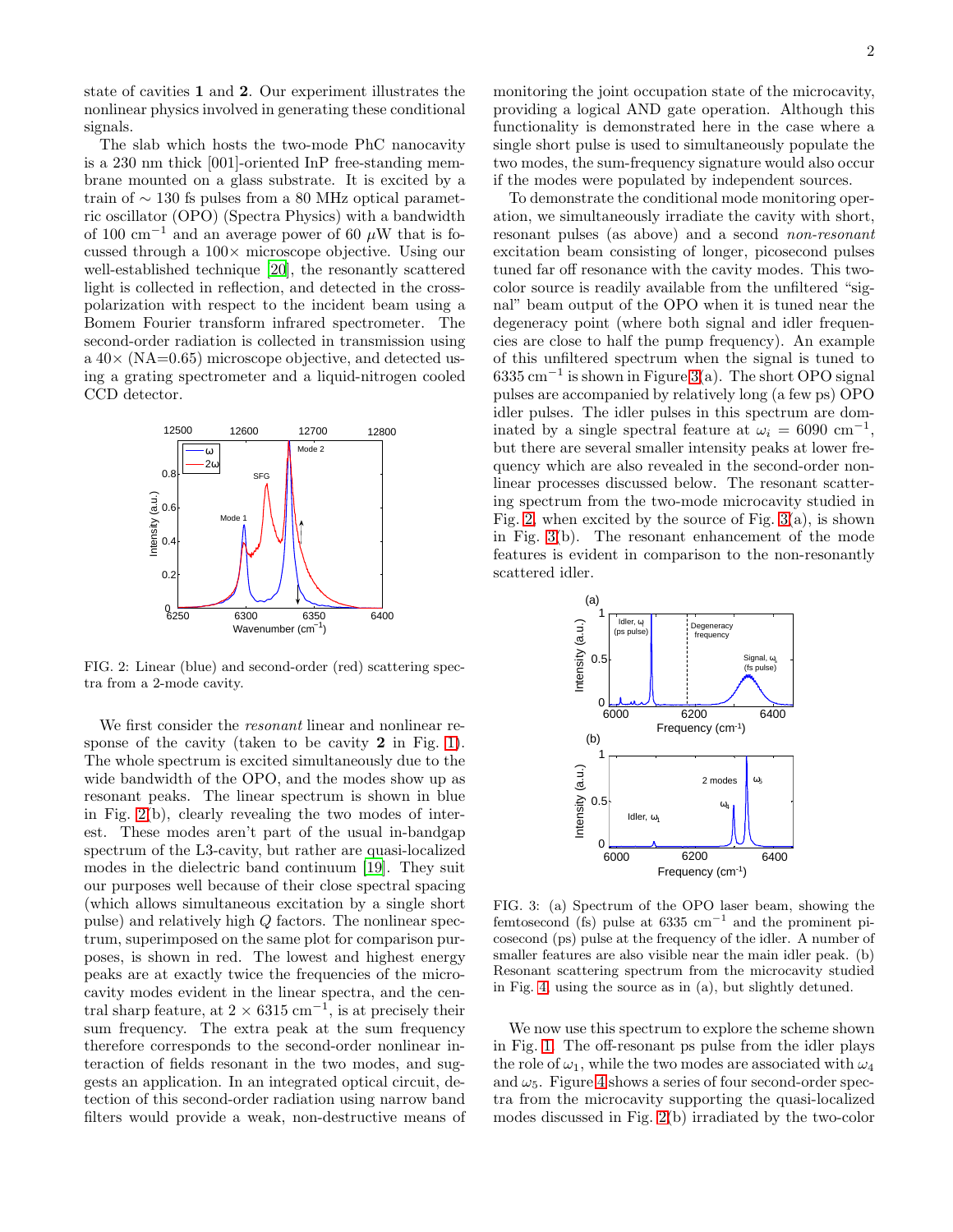

<span id="page-2-9"></span>FIG. 4: Spectra given by the interaction of a non-resonant, narrow linewidth idler pulse; a broad, resonant laser pulse; and a two-mode PPC microcavity. The four second-order spectra (red) are plotted at half the measured energy. The signal pulse is tuned to higher energy for each spectrum s1 s4, and so the idler tunes to lower energy. The amplitude of the low energy region has been multiplied by 10 for clarity. The solid blue curve shows the laser spectrum scattered from a non-textured region of the sample, as in Fig. [3\(](#page-1-1)a). The dashed blue curves schematically show the signal pulse spectrum tuning to higher energies.

source. The OPO is tuned to four different values of the center wavelength to acquire the spectra, which show three principal groups of features that are marked by lines A, B, and C to guide the eye. Feature A and the broad background in group C (the fit of which is plotted separately as a dashed blue line), are due to non-resonant second-harmonic generation of the ps and fs features, respectively, in the excitation spectra.

The three sharp features in group C that do not shift, and the two sharp features in group B that shift at half the rate of the excitation beam(s), are specific to the microcavity modes. They all arise from second-order processes involving the fields "trapped" in at least one of the modes. The three (fixed) peaks in group C correspond to the mode SHG  $(2\omega_4, 2\omega_5)$  and SFG  $(\omega_4 + \omega_5)$ features, as in Figure [2.](#page-1-0) The features in group B are

then easily understood to result from the second-order radiation from the two field distributions trapped in the microcavity modes respectively interacting with the ps pulses that irradiate the cavity during the ring-down to produce peaks at  $\omega_1 + \omega_4$  and  $\omega_1 + \omega_5$ . To understand the difference in the shift rate between features A and B, consider a ps pulse at  $\omega_A$  interacting with a microcavity mode at  $\omega_C$ . When the ps pulse is tuned from  $\omega_A$  to  $\omega_A - \Delta \omega$ , the second-order feature A shifts from  $2\omega_A$  to  $2(\omega_A - \Delta \omega)$ , which is a shift of  $-2\Delta \omega$ , whereas feature B shifts from  $\omega_A + \omega_C$  to  $\omega_A - \Delta \omega + \omega_C$ , a shift of just −∆ω.

The lifetime of each cavity mode is about 1 ps, and so the pulsed excitation probes the impulse response of the cavity (i.e. there is minimal local field enhancement). The coupling efficiency into the cavity of the 60  $\mu$ W average power resonant excitation beam is  $\sim 2\%$  [\[21\]](#page-3-11); therefore, accounting for the 80 MHz repetition rate of the OPO, approximately  $10^5$  photons are resonantly coupled into the cavity with each pulse. It is useful to consider what equivalent, critically-coupled cw-excitation or quasi-cw-excitation would create mode populations sufficient to yield an equivalent nonlinear response. In the cw limit, the local field intensity in the cavity is enhanced by a factor of Q. Assuming the cw-beam is coupled into the cavity from a 600 nm  $\times$  200 nm single-mode ridge waveguide, the same nonlinear response could be achieved by a cw power of about 20  $\mu$ W.

The processes illustrated here demonstrate that the fields stored in microcavity modes can be nonlinearly mixed with non-resonant signals to produce sumfrequency radiation. If the non-resonant fields were generated from light previously stored in a different microcavity, as in the schematic of Fig. [1,](#page-0-2) this principle could be used to conditionally generate information at new frequencies which depend on the joint occupation state of two different microcavities.

## Acknowledgements

The authors wish to acknowledge the financial support of the Natural Sciences and Engineering Research Council of Canada, the Canadian Institute for Advanced Research, the Canadian Foundation for Innovation, and the Canadian Institute for Photonic Innovations.

- <span id="page-2-0"></span>[1] T. Tanabe, M. Notomi, E. Kuramochi, A. Shinya, and H. Taniyama, Nature Photon. 1, 49 (2007).
- <span id="page-2-1"></span>[2] Y. Takahashi, H. Hagino, Y. Tanaka, B.-S. Song, T. Asano, and S. Noda, Opt. Express 15, 17206 (2007).
- <span id="page-2-2"></span>[3] M. Notomi, E. Kuramochi, and T. Tanabe, Nature Photon. 2, 741 (2008).
- <span id="page-2-3"></span>[4] S. Fan, P. R. Villeneuve, J. D. Joannopoulos, and H. A. Haus, Phys. Rev. Lett. 80, 960 (1998).
- <span id="page-2-4"></span>[5] M. Soljačić and J. D. Joannopoulos, Nature Materials 3,

211 (2004).

- <span id="page-2-5"></span>[6] Q. A. Turchette, C. J. Hood, W. Lange, H. Mabuchi, and H. J. Kimble, Phys. Rev. Lett. 75, 4710 (1995).
- <span id="page-2-6"></span>[7] A. R. Cowan and J. F. Young, Phys. Rev. E 68, 046606 (2003).
- <span id="page-2-7"></span>[8] T. Tanabe, M. Notomi, S. Mitsugi, A. Shinya, and E. Kuramochi, Appl. Phys. Lett. 87, 151112 (2005).
- <span id="page-2-8"></span>[9] P. E. Barclay, K. Srinivasan, and O. Painter, Opt. Express 13, 801 (2005).